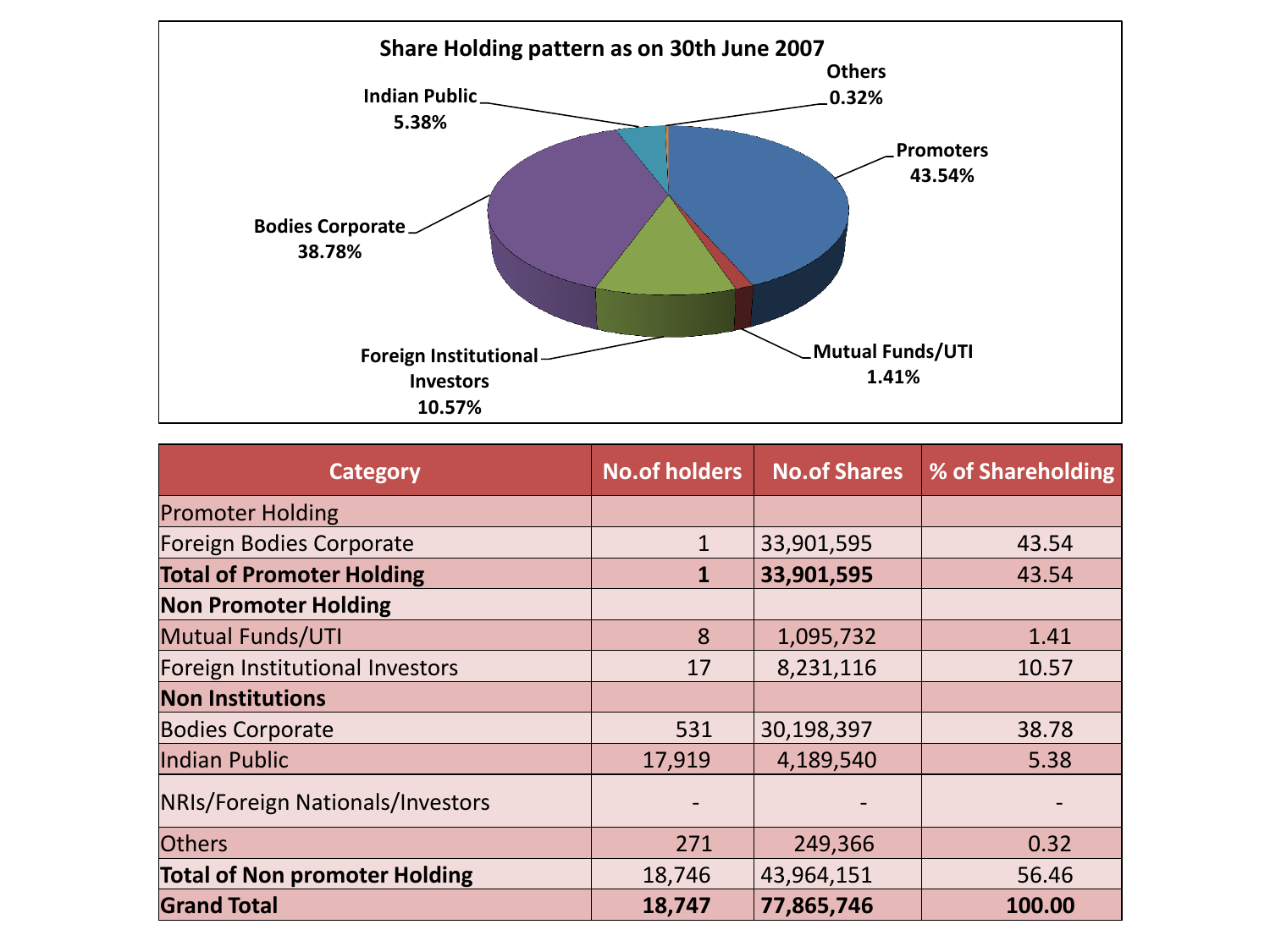| SHAREHOLDING PATTERN AS ON 30th JUNE 2007 |                                                                                     |                        |              |               |                           |                           |
|-------------------------------------------|-------------------------------------------------------------------------------------|------------------------|--------------|---------------|---------------------------|---------------------------|
|                                           | <b>Category Category of Shareholder</b>                                             | Number of              | Total No.    | No. of Shares | <b>Total Shareholding</b> | <b>Total Shareholding</b> |
| Code                                      |                                                                                     | shareholders of Shares |              | held in Demat | as a %                    | as a % of                 |
|                                           |                                                                                     |                        |              | Form          | of $(A+B)$                | $(A+B+C)$                 |
|                                           |                                                                                     |                        |              |               |                           |                           |
| (A)                                       | Shareholding of Promoter and                                                        |                        |              |               |                           |                           |
|                                           | <b>Promoter Group</b>                                                               |                        |              |               |                           |                           |
|                                           | Indian                                                                              | $\mathbf{0}$           | $\mathbf 0$  | $\mathbf 0$   | 0.00                      | 0.00                      |
|                                           |                                                                                     |                        |              |               |                           |                           |
|                                           | Sub-Total (A) (1)                                                                   | $\mathbf 0$            | <sub>0</sub> | <sub>0</sub>  | 0.00                      | 0.00                      |
|                                           |                                                                                     |                        |              |               |                           |                           |
| $\overline{2}$                            | Foreign                                                                             |                        |              |               |                           |                           |
| (a)                                       | Individuals(Non resident individuals/foreign individuals                            | <sub>0</sub>           | $\mathbf 0$  | $\mathbf 0$   | 0.00                      | 0.00                      |
| (b)                                       | <b>Bodies Corporate</b>                                                             | $\mathbf{1}$           | 33,901,595   | 33,901,595    | 43.54                     | 43.54                     |
| (c)                                       | Institutions                                                                        | $\mathbf 0$            | $\mathbf{0}$ | $\mathbf 0$   | 0.00                      | 0.00                      |
| (d)                                       | Any Other (Specify)                                                                 | $\mathbf 0$            | <sub>0</sub> | $\mathbf 0$   | 0.00                      | 0.00                      |
|                                           | Sub-Total (A) (2)                                                                   | $\mathbf{1}$           | 33,901,595   | 33,901,595    | 43.54                     | 43.54                     |
|                                           | <b>Total Shareholding of Promoter</b><br>and Promoter Group (A)=(A) (1) +(A) (2)    | 1                      | 33,901,595   | 33,901,595    | 43.54                     | 43.54                     |
| (B)                                       | <b>Public Shareholding</b>                                                          |                        |              |               |                           |                           |
| (1)                                       | <b>Institutions</b>                                                                 |                        |              |               |                           |                           |
| (a)                                       | Mutual Funds/ UTI                                                                   | 5                      | 1,083,308    | 1,083,308     | 1.39                      | 1.39                      |
| (b)                                       | Financial Institutions / Banks                                                      | ω                      | 12,424       | 12,424        | 0.02                      | 0.02                      |
| (c)                                       | Central Government/ State Government                                                | $\mathbf{0}$           | 0            | $\Omega$      | 0.00                      | 0.00                      |
| $\overline{d}$                            | Venture Capital Funds                                                               | $\overline{0}$         | $\mathbf 0$  | $\mathbf 0$   | 0.00                      | 0.00                      |
| $\overline{e}$                            | <b>Insurance Companies</b>                                                          | $\mathbf 0$            | $\Omega$     | $\Omega$      | 0.00                      | 0.00                      |
| (f)                                       | Foreign Institutional Investors                                                     | 17                     | 8,231,116    | 8,231,116     | 10.57                     | 10.57                     |
| (g)                                       | Foreign Venture Capital Investors                                                   | $\mathbf 0$            | $\mathbf 0$  | $\Omega$      | 0.00                      | 0.00                      |
| (h)                                       | Any Other (Specify)                                                                 | $\Omega$               | $\mathbf{0}$ | $\Omega$      | 0.00                      | 0.00                      |
|                                           | Sub-Total (B)(1)                                                                    | 25                     | 9,326,848    | 9,326,848     | 11.98                     | 11.98                     |
| (2)                                       | <b>Non Institutions</b>                                                             |                        |              |               |                           |                           |
| (a)                                       | <b>Bodies Corporate</b>                                                             | 531                    | 30,198,397   | 8,160,209     | 38.78                     | 38.78                     |
| (b)                                       | Individuals Holding nominal share capital                                           |                        |              |               |                           |                           |
|                                           | i. upto Rs. 1 Lakh                                                                  | 17,876                 | 2,247,404    | 1,867,209     | 2.89                      | 2.89                      |
|                                           | ii. In excess of Rs. 1 Lakh                                                         | 43                     | 1,942,136    | 773,692       | 2.49                      | 2.49                      |
| $\mathsf{c}$                              | Any Other                                                                           |                        |              |               |                           |                           |
|                                           | <b>Clearing Member</b>                                                              | 260                    | 242,777      | 242,777       | 0.31                      | 0.31                      |
|                                           | Trust                                                                               | 8                      | 5,389        | 1,389         | 0.01                      | 0.01                      |
|                                           | Corporate CM/TM                                                                     | 3                      | 1,200        | 1,200         | 0.00                      | 0.00                      |
|                                           |                                                                                     |                        |              |               |                           |                           |
|                                           | Sub-Total (B)(2)                                                                    | 18,721                 | 34,637,303   | 11,046,476    | 44.48                     | 44.48                     |
|                                           | Total Public Shareholding (B)=(B)(1)+(B)(2)                                         | 18,746                 | 43,964,151   | 20,373,324    | 56.46                     | 56.46                     |
|                                           | TOTAL (A)+(B)                                                                       | 18,747                 | 77,865,746   | 54,274,919    | 100.00                    | 100.00                    |
| (C)                                       | Shares held by Custodians and against which<br>depository receipts have been issued | $\Omega$               | $\Omega$     | $\Omega$      | 0.00                      | 0.00                      |
|                                           | Grand Total (A) $+(B) + (C)$                                                        | 18,747                 | 77,865,746   | 54,274,919    | 100.00                    | 100.00                    |